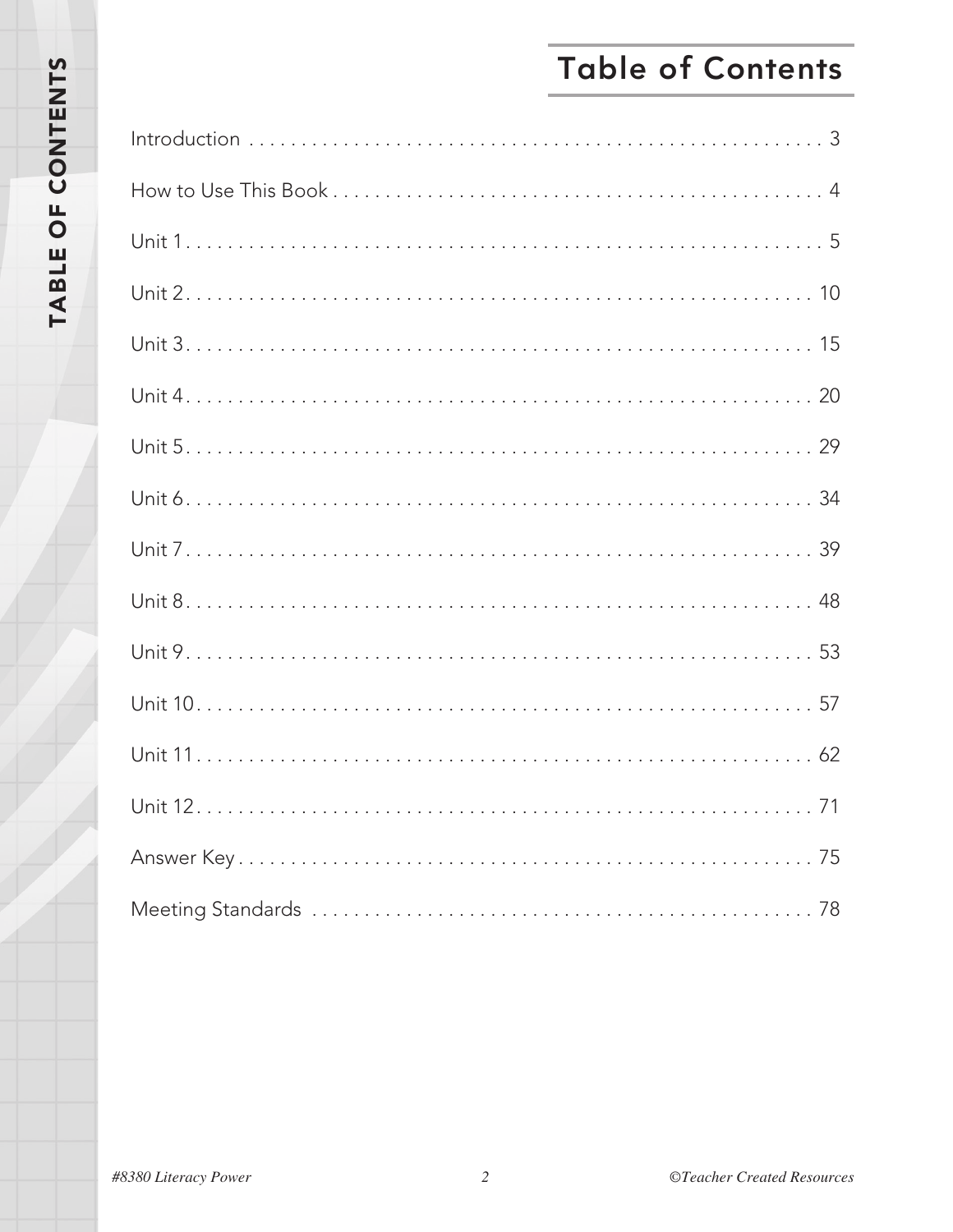## Introduction

*Literacy Power* was developed as a tool for teachers who are looking to support or enhance an existing reading and language-arts curriculum. The *Literacy Power* series provides teachers and students with an alternative approach to grade-appropriate material and allows teachers to reinforce reading, writing, and language skills with their students through diverse and engaging units.

Each *Literacy Power* book includes a variety of text types, such as narrative, procedural, and recount, as well as an assortment of comprehension activities inspired by the text. Each book contains a variety of high-interest topics that aim at addressing reading and writing skills in an in-depth way.

The activities in this series promote higher-level thinking and can be used to teach specific skills, reinforce information previously taught, or simply provide additional practice.

Name:

• safe riding—this depends a lot on cate now gradding of your horse, so you proper securities how to saddle your horse before riding, as well as how to ride safely and well to riders' etiquette—equestrian clubs hold events for their members; these<br>hold events for their members; these hold events for the rules.<br>are fun, but you must know the rules of different riding events Equestrian clubs also hold camps, where<br>Equestrian clubs also have lots of fun wh Equestrian clubs also rious costs of fun while<br>children may stay and have lots of their hildren may stey end take care of their<br>they learn to ride and take care of their they learn to nue and on special days,<br>horses. At camps and on special days, porses. At camps and can take part in

competitions where they can win ribbons and competitions where they<br>trophies for themselves and their club. On trophies for themse was sitted their club's<br>these occasions, members wear their called these accasions, memuers was called<br>uniform. This includes riding trousers, called uniform. This includes, and a jacket. They<br>jodphurs, a shirt, a tie, and a jacket. They odphurs, a shirt, a tie, and when use a saddle<br>also wear their club's badge and use a saddle also wear their club badge sewn onto it. Safety is a major concern of an equestrian Safety is a major concern is needed to make<br>club. Special equipment is needed to make dub. Special equipments<br>sure you can ride safely. Some requirements <sub>pul</sub>re you can ride sawny<br>are a good saddle for you to sit in on the are a good saddle cloth to protect your<br>horse's back, a saddle cloth to protect the horse's back, a sadge court can steer the<br>horse's back, a bridle so you can steer the horse, a riding helmet to keep your head safe horse, a riding herm fall, and riding boots.<br>In case you have a fall, and riding boots.

Reading for Information As you read the text below, keep this question in your mind Why are horses popular pets? The Equestrian Club

People have depended on horses for People have depended on home<br>thousands of years. Horses have been used thousands of years. Hoise incans of travel.<br>to pull heavy loads and as a means of travel.

As well as using horses for work, people <sub>have</sub> well as using notations to be a relaxing<br><sub>have</sub> found riding horses to be a relaxing have found mainter are affectionate<br>and fun activity. Horses are affectionate and fun activity. Horses are municipand old<br>pets and are popular with young and old pets and are popularise is one thing, but<br>people. Riding a horse is one thing, but people. Riding a norse is another!<br>owning and caring for a horse is another! Equestrian clubs are useful places to learn Equestrian clubs are useful prior to ride<br>about caring for your horse and how to ride safely and well. sarely end ....<br>When you join an equestrian club, you will<br>When you join an equestrian club, you will Nhen you join an equation breeds of horses.<br>learn many things. Not all breeds of horses earn many things.<br>are the same, and so one of the first things are the same, and so one.<br>is to learn about your own horse and the horses of others. Additionally, you will learn about: • how horses behave and how to <sub>control</sub> them the right kind of feeding and watering for your horse ways to clean and groom your horse • cleaning up—horses must have a healthy environment, so you will learn healthy environme a stable or stall<br>how to clean out a stable or stall

*©Teacher Created Resources <sup>29</sup>#8380 Literacy Power*

Sample activities across the series include the following:

- reading for information
- following procedures
- responding to writing prompts
- understanding details
- combining sentences
- using words in context
- determining fact or fiction
- sequencing
- interpreting pictures
- • comparing and contrasting
- organizing information
- defining new vocabulary
- drawing conclusions
- matching

#### **Standards**

The Common Core is a set of highly researched academic standards created by teachers, school chiefs, administrators, and other educational experts. The goal of the standards is for students required to graduate high school with the same skill set and academic knowledge to succeed in future endeavors. In order for this to occur, a set of common objectives needs to be met for each grade level.

To help students become career ready, all of the texts and activities in the *Literacy Power*  series have been aligned to the Common Core State Standards. To learn more about these standards, visit *http://www.corestandards.org/* or *http://www.teachercreated.com/standards/.*

Name:

1. Read the statements below about "The Equipment"<br>1. Deby about the statements buyer The Equation Club. "While other fact or opinion<br>8. A the squares fact or opinion Equestrian Club." Write other fact or opinion<br>4. About to show whether the statewebour -The Experiment -<br>homoground is true and accurate is true and accurate (fact) or just anticrease or opinion<br>A. At the scatement is true and accurate (fact) or just and incomplete<br>- double fa

*©Teacher Created Resources 31 #8380 Literacy Power*

Fact or Opinion

on some rides. e. Horses should be treated harshly to<br>- keep them under control harshly to keep them under contr<br>, f. Horses like apples better than carr<br>There is a

**UNIT**  $\overline{G}$ 

g. There is an age limit for equestrian <sup>club</sup> membership.<br>. h. A lot of equipment is needed to look<br>ofter a horse.<br>Y. after a horse. i. You need to be very strong to ride<br>a horse,<br>\*\*\* a horse. What a horse is fed doesn't matter<br>too much so long as there is matter too much so long as there is natter<br>of food and water to drink is plenty<br>... of food and water to drink waterpr  $\blacksquare$ 

oof cover is needed to<br><sup>1018e from chili</sup> otect a horse from chills in winter.<br>The news lite needs special training.

been proven (opinion) by the given text.<br>6. At the equinon) by the given text.<br>6. At the equinon a. At the equestrian club, you will learn<br>about horses.<br>h = . about horses. b. It is important to know how to saddle<br>a horse safely.<br>Aa horse safely. c. An equestrian club is about more than<br>Just learning how to care for more than<br>Pr. . just learning how to car<br>and the sing how to car d. Riding helmets only need to be used<br>on some rides, only need to be used<br>H= e for horses.

ots.

**UNIT**  $\sigma$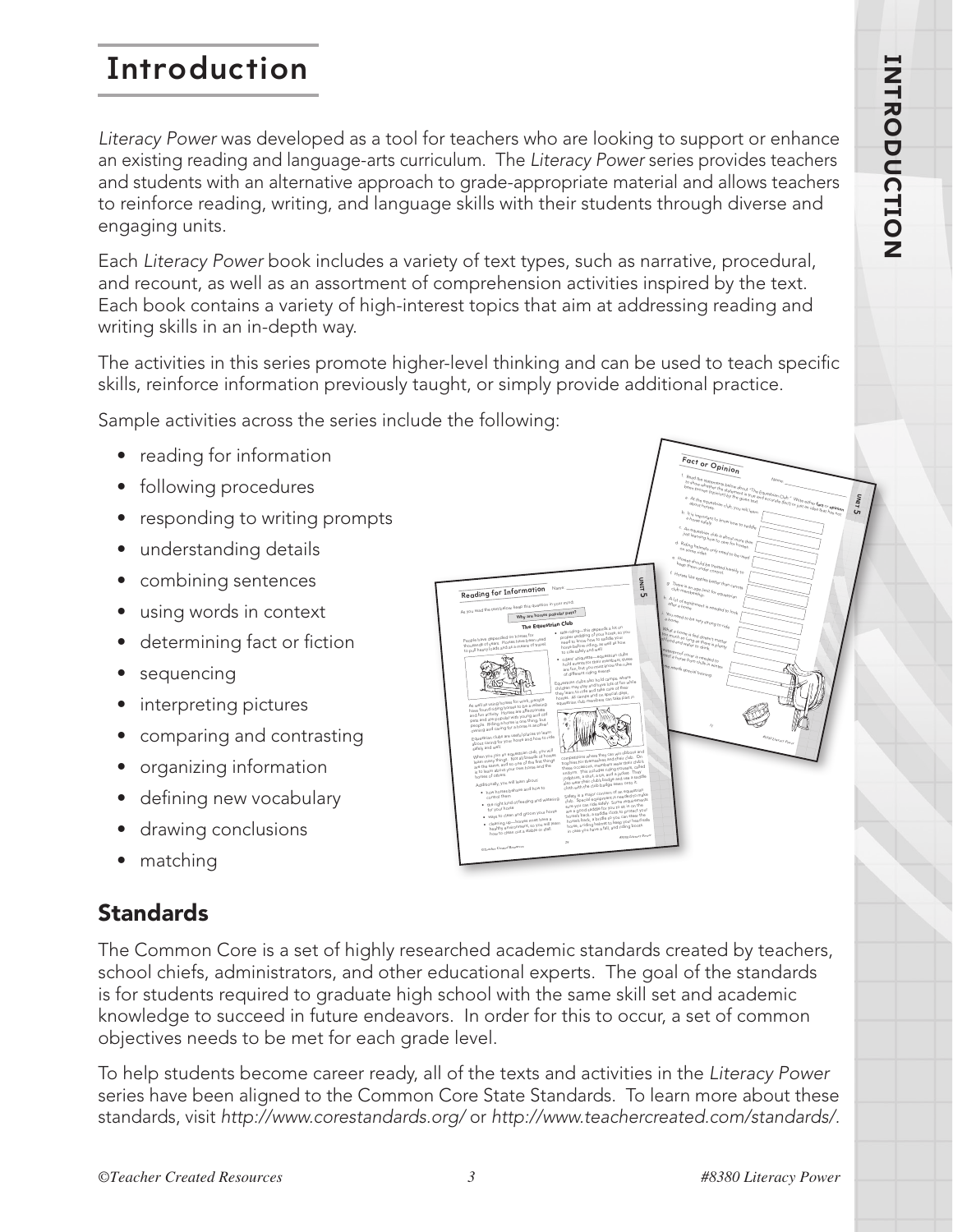# How to Use This Book

The book is divided into separate units, each with a particular theme structure—either content themes or process themes. These themes are interwoven both conceptually and structurally. The content themes are based on the interests of students at their particular age and grade levels. The process themes focus on reading and writing processes.

*Literacy Power* provides students with a variety of opportunities to review classroom content. The activities can be used as independent or small-group practice, or they can provide teachers with opportunities for in-depth, whole-class instruction. Regardless of how you choose to use this book, the following tips may be helpful in implementing the program in your classroom.

- Introduce the workbook to your students and explain that the activities in the book will provide them with the opportunity to think about and interact with some of the concepts being taught in class, but possibly from a slightly different approach.
- Explain that the pages are designed to be easily understood. The instructions for each activity are concise and were written to be as clear as possible. Remind students to read the directions for every activity very carefully, as each activity typically requires something slightly different. Depending on the level of your students, you may want to first read the directions as a group and answer any questions.
- Allow students time to flip through the workbook to become more familiar with the layout of the pages and the various activities. Discuss any themes or activities that they seem particularly excited about or pages that pique their interest.
- Give students ample time to complete each activity, and then discuss as a class afterwards. Make note of any activities or concepts that may be more difficult and may require further review or additional instruction.
- On occasion, allow students to complete activity pages with partners. Having a discussion about the content and questions is a great way to build fluency, collaboration skills, and shared knowledge.
- *Literacy Power* was developed to focus on skills and content appropriate for a particular grade level. If you find some of your students are struggling with the content or completing the activities too quickly, consider locating a similar activity from one of the other books in the *Literacy Power* series intended for either a younger or older grade level.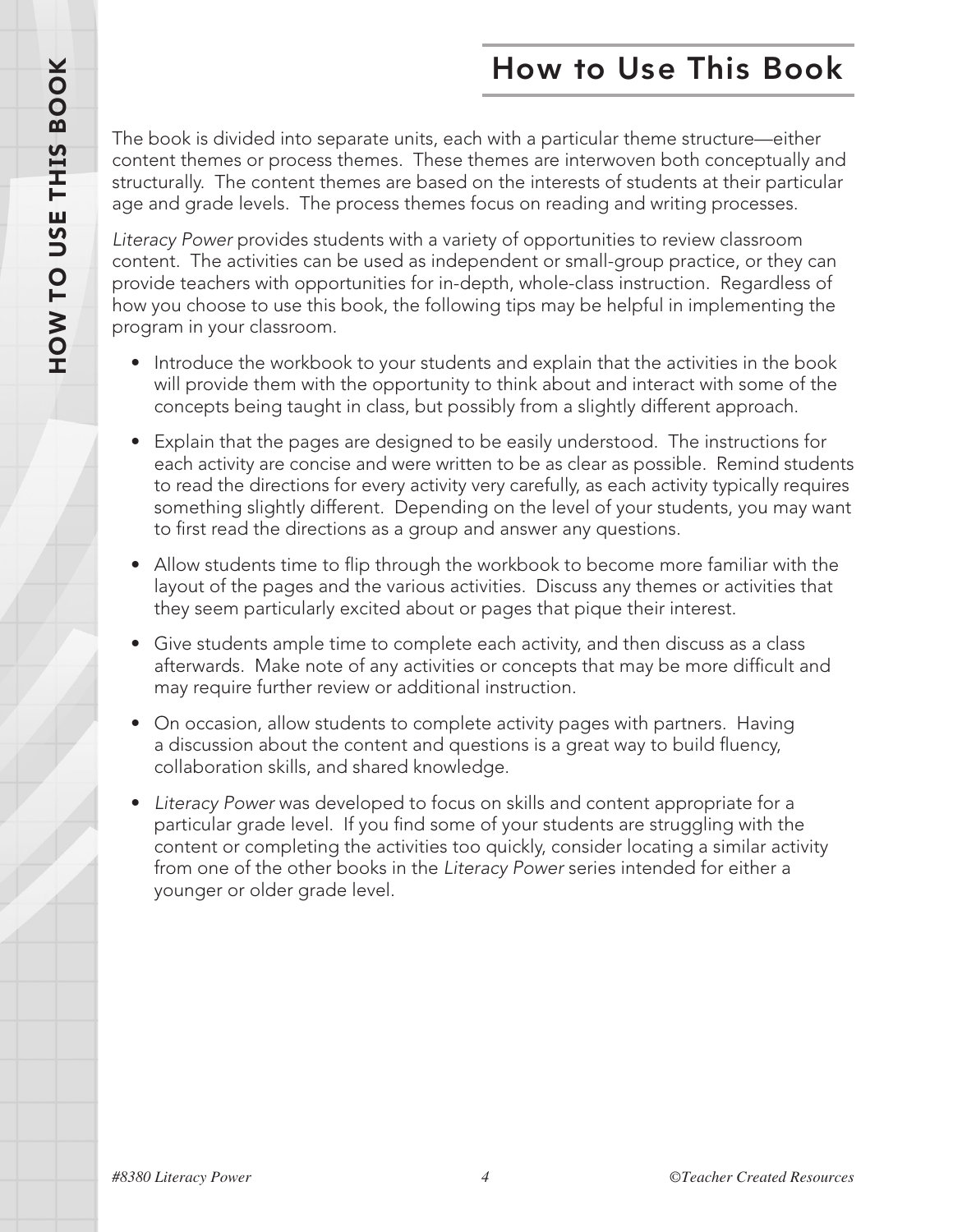### **Making Inferences** Name:

- **UNIT**  $\blacktriangle$
- 1. Circle the word in the bold list that completes the analogy on the left.

| a. Bigfoot is to hairy as bird is to       | feathery      | scaly      | furry        | fluffy.      |
|--------------------------------------------|---------------|------------|--------------|--------------|
| b. Bus is to driver as ship is to          | engineer      | pilot      | captain      | sailor.      |
| c. Pig is to sty as king is to             | treasure      | throne     | crow         | palace.      |
| d. Rain is to wet as dust is to            | sand          | dry        | wind         | dirt.        |
| e. Blood is to person as sap is to         | plant         | stickiness | branch       | tree.        |
| f. North is to south as west is to         | direction     | sunset     | southern     | east.        |
| g. Write is to words as calculate is to    | numbers       | sums       | fractions    | ideas.       |
| h. Oil is to liquid as iron is to          | river         | metal      | gas          | hard.        |
| i. Snake is to reptile as cow is to        | herd          | buffalo    | bull         | mammal.      |
| j. Sun is to star as Earth is to           | orbit         | planet     | <b>Venus</b> | space.       |
| k. Flying is to parachute as sailing is to | boat          | oars       | water        | life jacket. |
| I. Love is to tender as hate is to         | harsh         | howl       | dislike      | annoy.       |
| m. Cook is to stove as artist is to        | electricity   | studio     | picture      | canvas.      |
| n. Ear is to hear as tongue is to          | wiggle        | taste      | lick         | poke.        |
| o. Fear is to emotion as logic is to       | understanding | finding    | reason       | love.        |



*©Teacher Created Resources 23 #8380 Literacy Power*